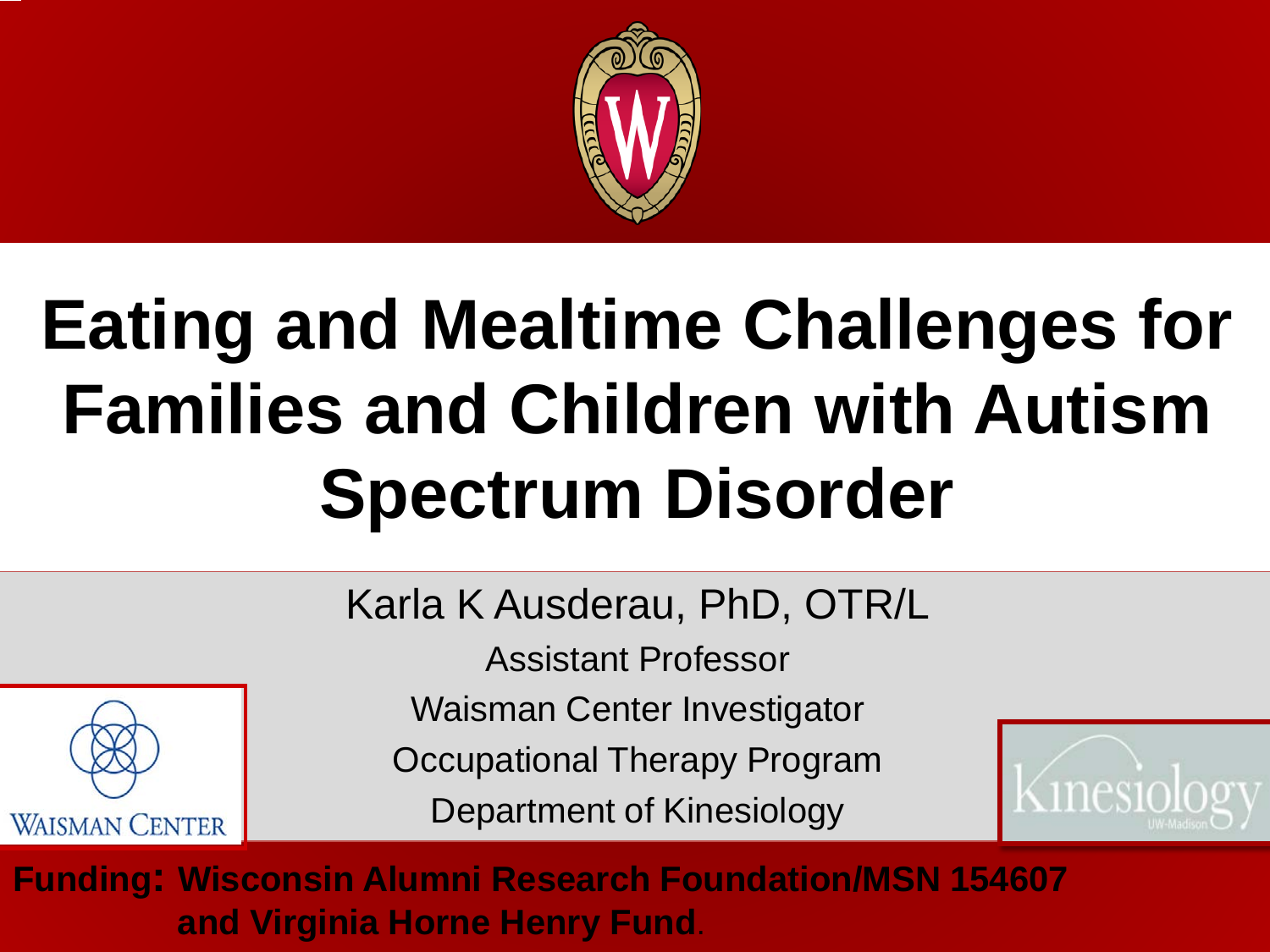

- Overview of Autism Spectrum Disorder and Feeding Challenges
- Assessment for Children with Autism Spectrum Disorders
- Parent-Mediated Intervention for Children with Autism Spectrum Disorder with Disrupted Feeding



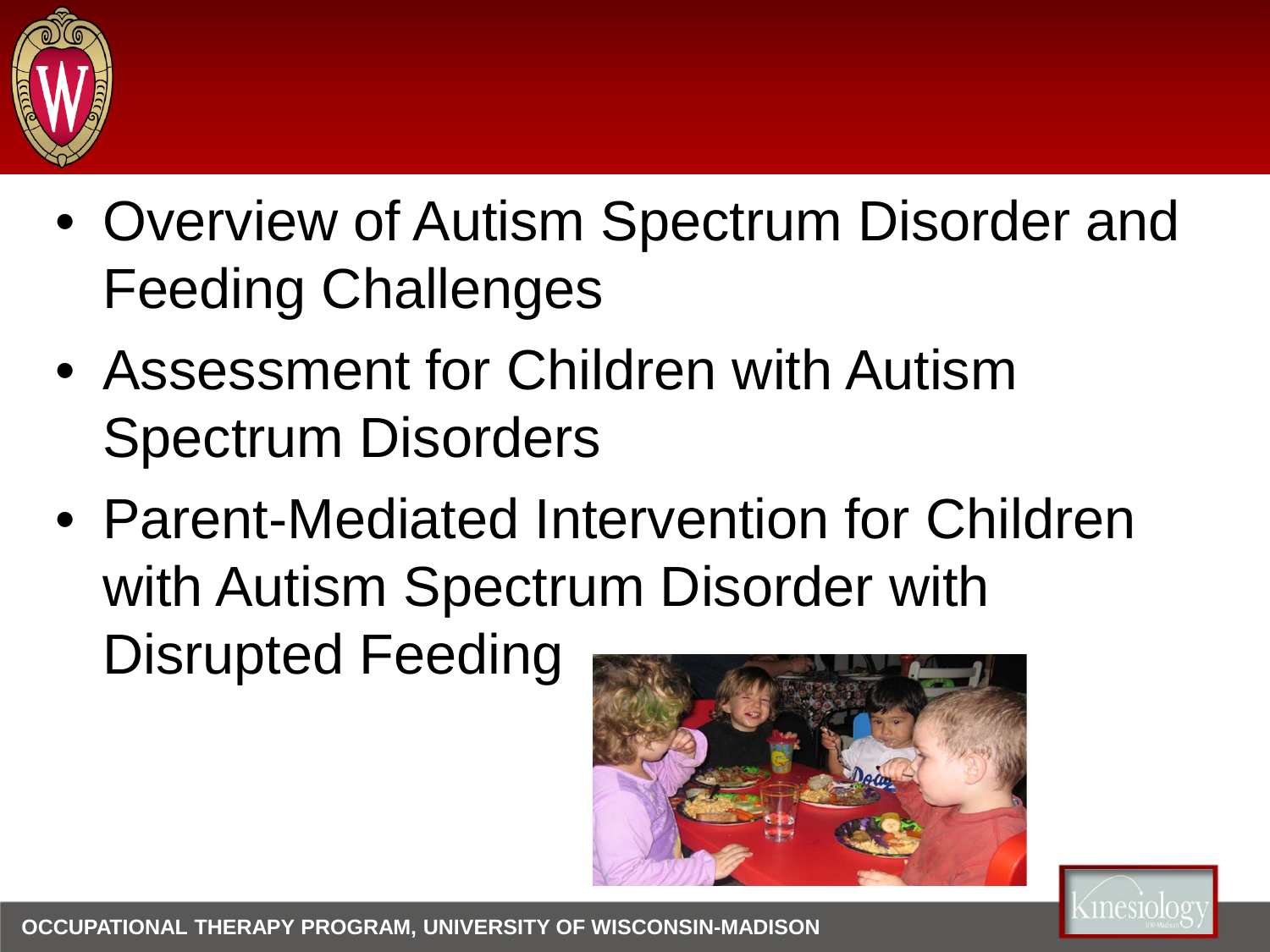

- Disrupted feeding patterns first described by Kanner (Kanner, 1943)
- 46 to 89% of children with ASD display challenging behaviors throughout mealtimes (Ledford & Gast, 2006)
- Five times more likely than their peers to have significant feeding challenges (Sharp et al., 2013)
- Children with ASD and feeding challenges at risk for detrimental medical, developmental, and social OUTCOMES (Sharp, et al., 2011; Manikam & Perman, 2000; Winston, et al., 2010; Gahagan, 2012)

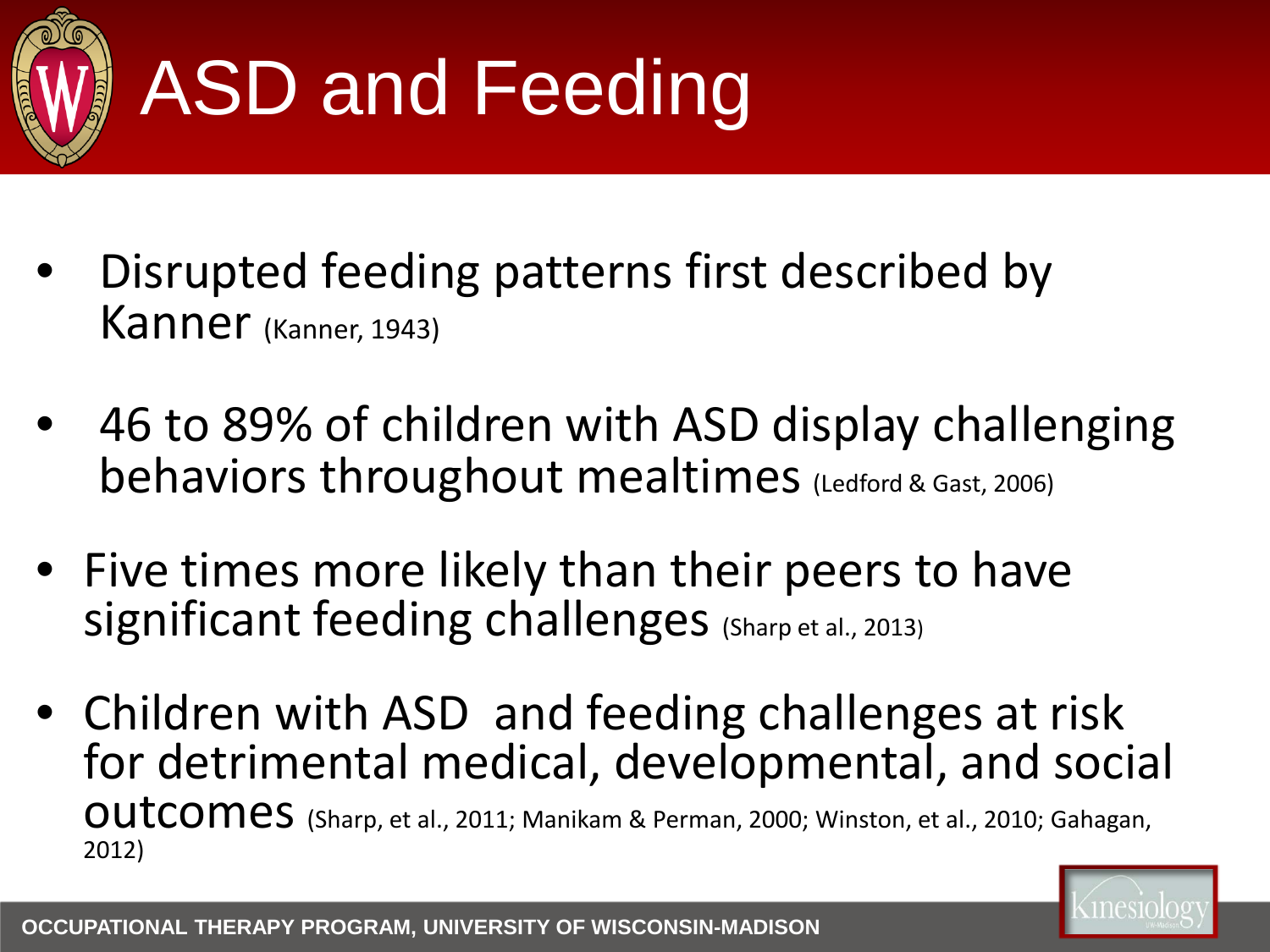

- Feeding challenges are common associated characteristics and are closely related to core symptomology
- **↑** sensitivity to foods and environment **+** with ritualistic behaviors, contributes to food selectivity and aberrant feeding habits (Ledford & Gast, 2006; Marshall, Hill, Ziviani, & Dodrill, 2014; Schreck & Williams, 2006)
- Restricted and repetitive behaviors, contribute to overall feeding rigidity further promoting limited diets and potential nutrient deficiencies (Suarez, Atchison, & Lagerwey, 2014)

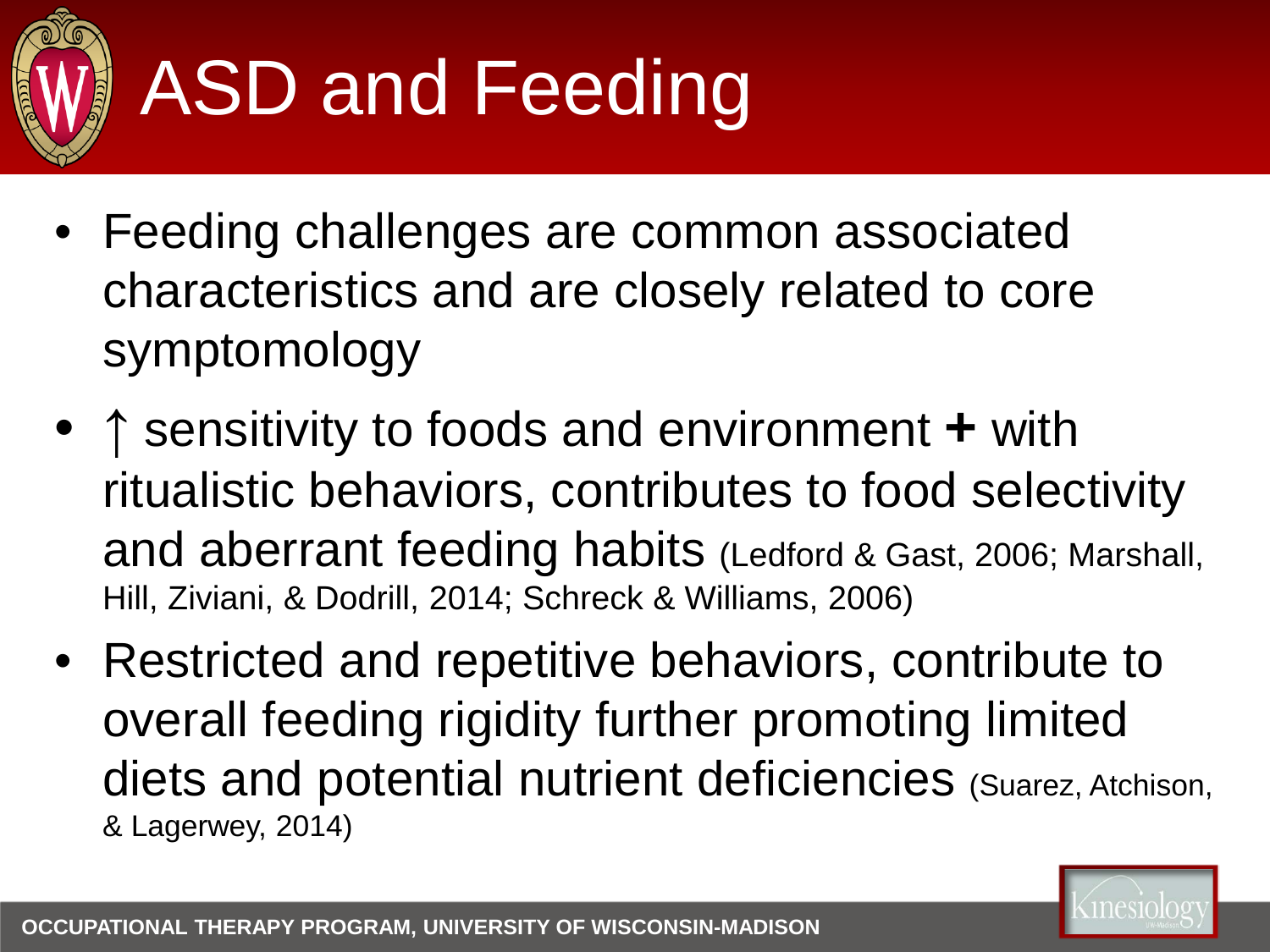

- Feeding challenges in children with ASD can include *any difficulty* (e.g., health, behavior, motor, sensory, or physiological) that interferes with
	- proper nutritional intake
	- food acceptance
	- appropriate mealtime interactions
	- typical family routines

(Johnson et al., 2014; Ledford & Gast, 2006; Sharp et al., 2013).

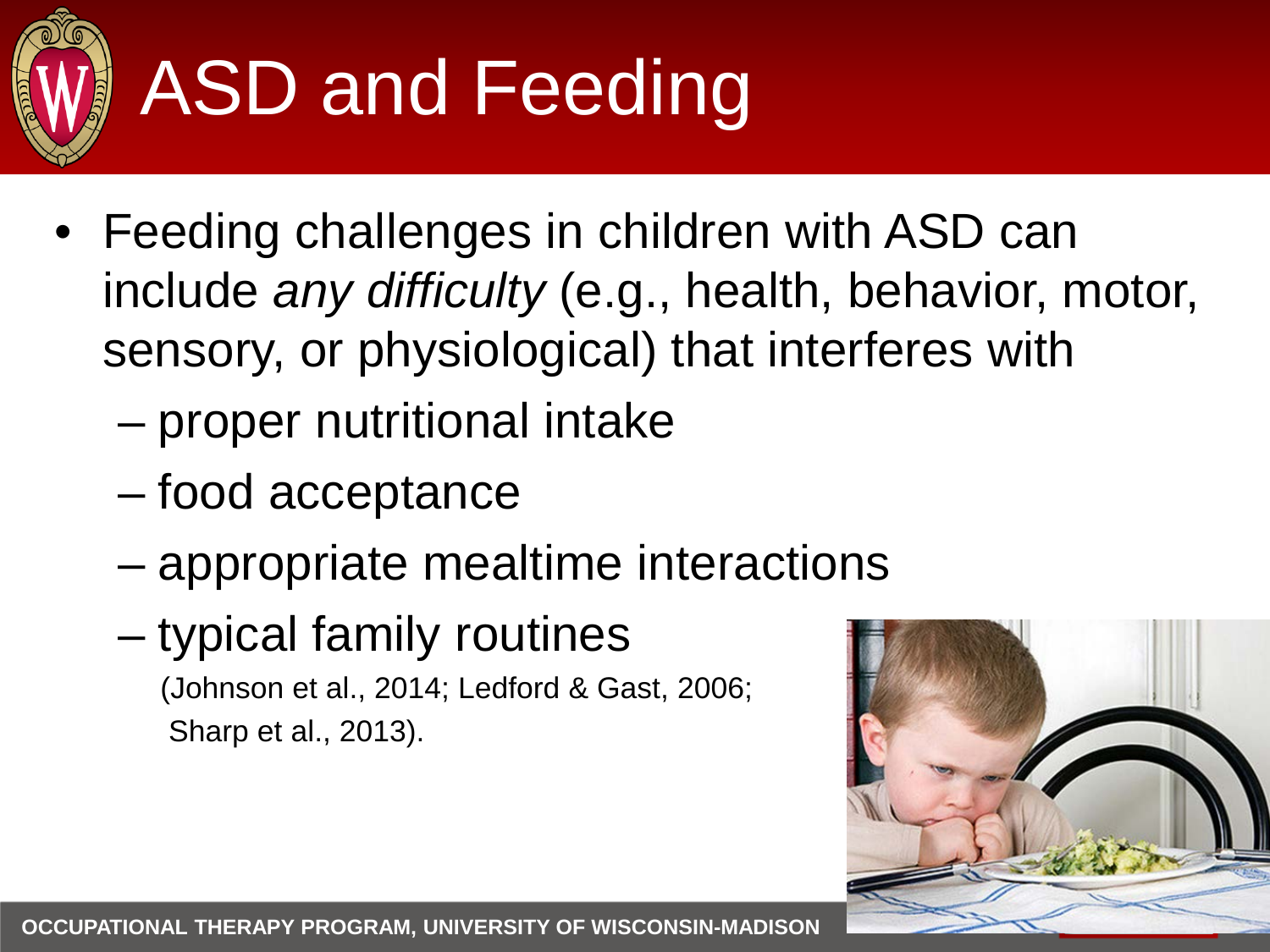



**OCCUPATIONAL THERAPY PROGRAM, UNIVERSITY OF WISCONSIN-MADISON**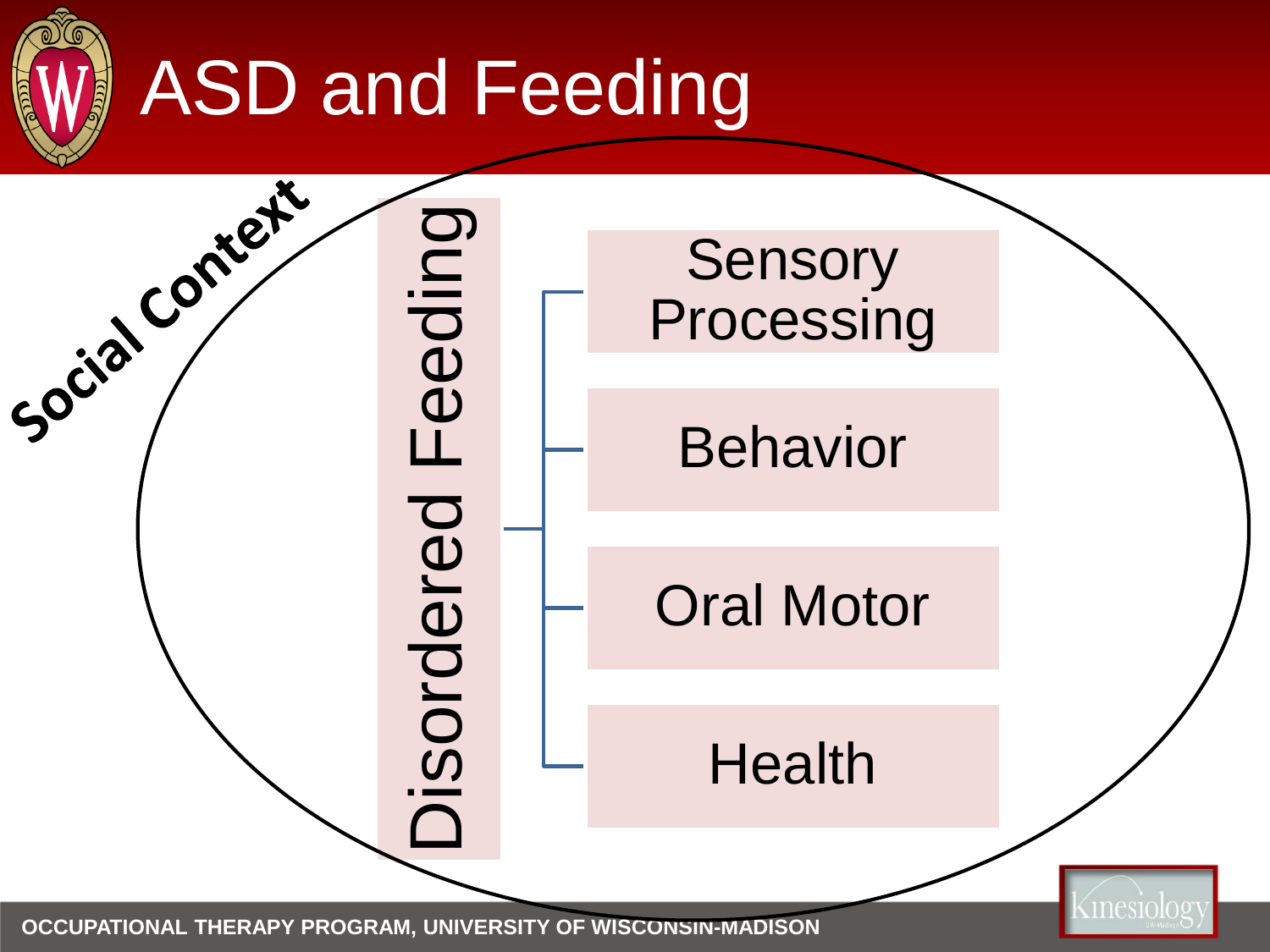

# Sensory Processing

- Variable perceptions and responses to food properties (smell, taste, texture, visual presentation, and temperature)
- Food selectivity, texture selectivity, and food refusal
- Narrower variety of foods



- Seek out certain foods with sensory properties (e.g., crunchy or chewy), rigid sensory-based food preferences, "stuck" on certain textures or flavors, gagging or vomiting
- Sensory "environment"

(Hubbard et al., 2014; Mari-Bauset et al., 2013; Rogers et al., 2012; Zimmer et al., 2012)

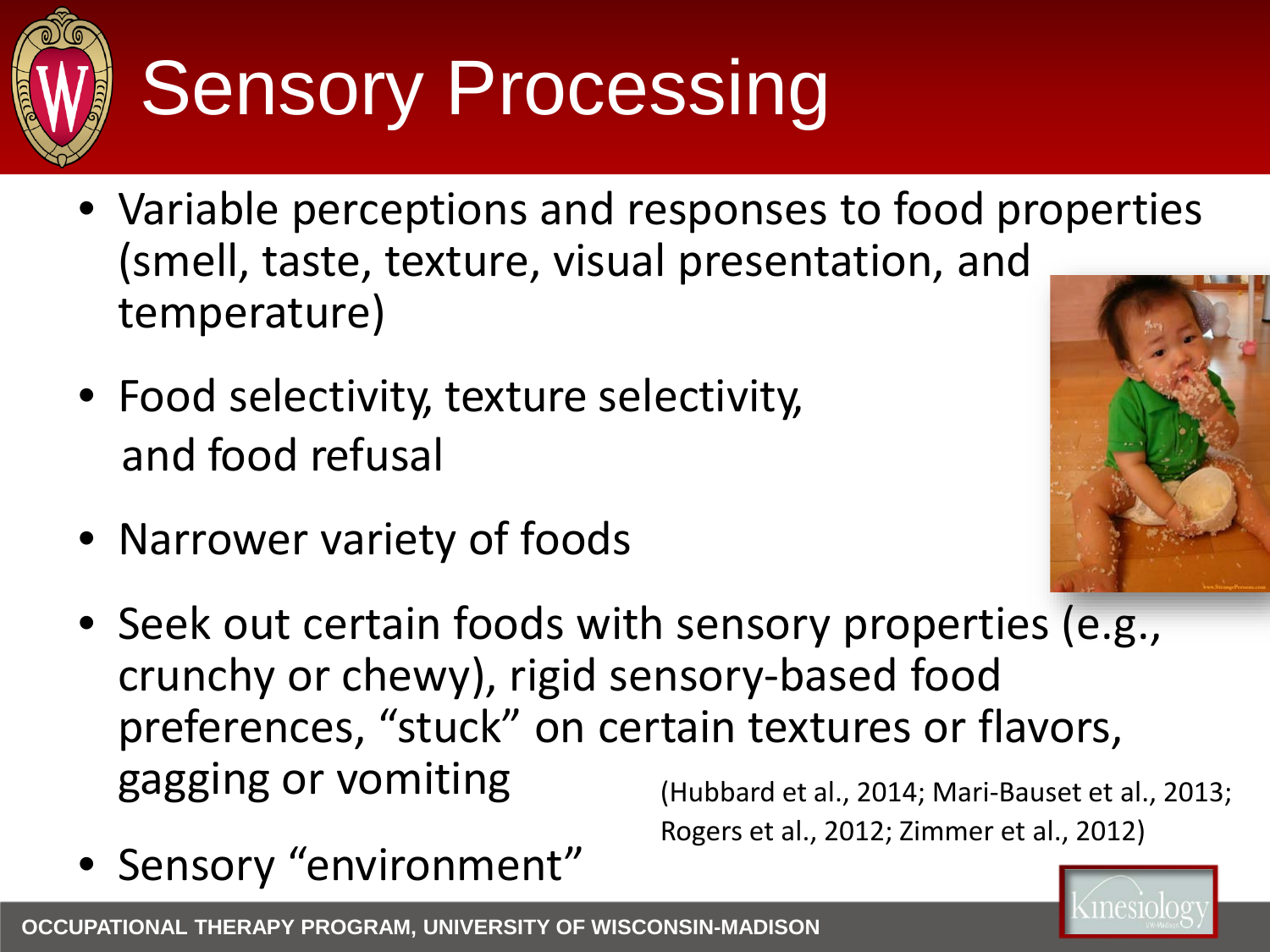

## Oral Motor

- Overlooked
- Oral motor deficits and dyspraxia
- Difficulty chewing, decreased tongue mobility, pocketing, overstuffing, drooling, gagging, or choking on foods or liquids
- May not yet developed thoroughly
- Prolonged mealtimes and food acceptance based on the food texture/difficulty (Nadon et al., 2011; Schreck & Williams, 2006; Sharp et al., 2013)

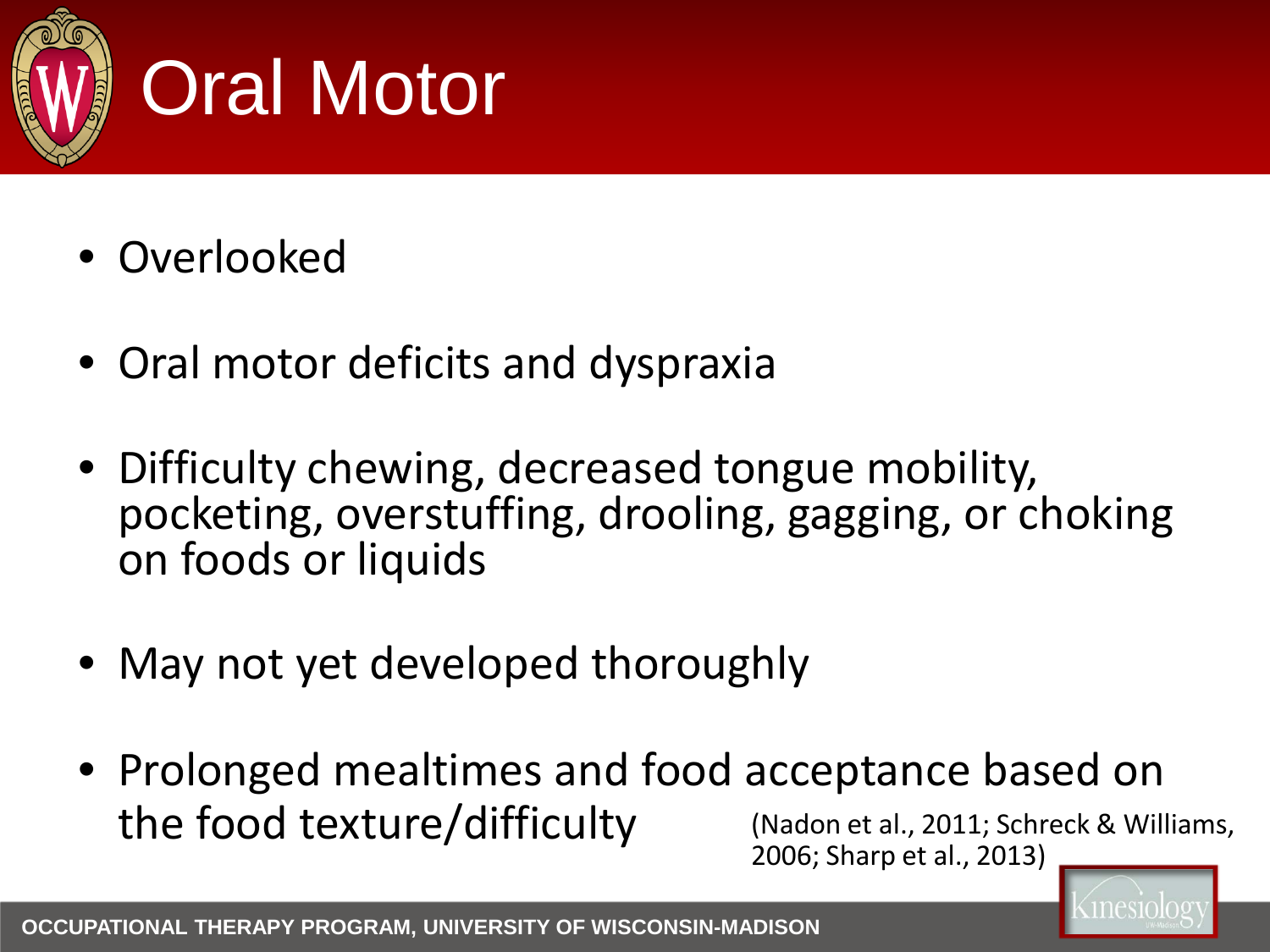

- Allergies and GI dysfunction have higher prevalence
- Gaseous, bloating, diarrhea, constipation, abdominal pain, vomiting, food sensitivities, and pain with stooling
- Emerge as aggression, self-injurious behaviors, sleep disorders, social withdrawal, and disrupted feeding patterns
- Must be address in correlation with feeding intervention

(Berry et al., 2015; Buie, 2015; Chaidez, Hansen, & Hertz-Picciotto, 2014; Geier, Kern, & Geier, 2012; Gillette et al., 2015; Vuong & Hsiao, 2017; Zimmer et al. 2012)

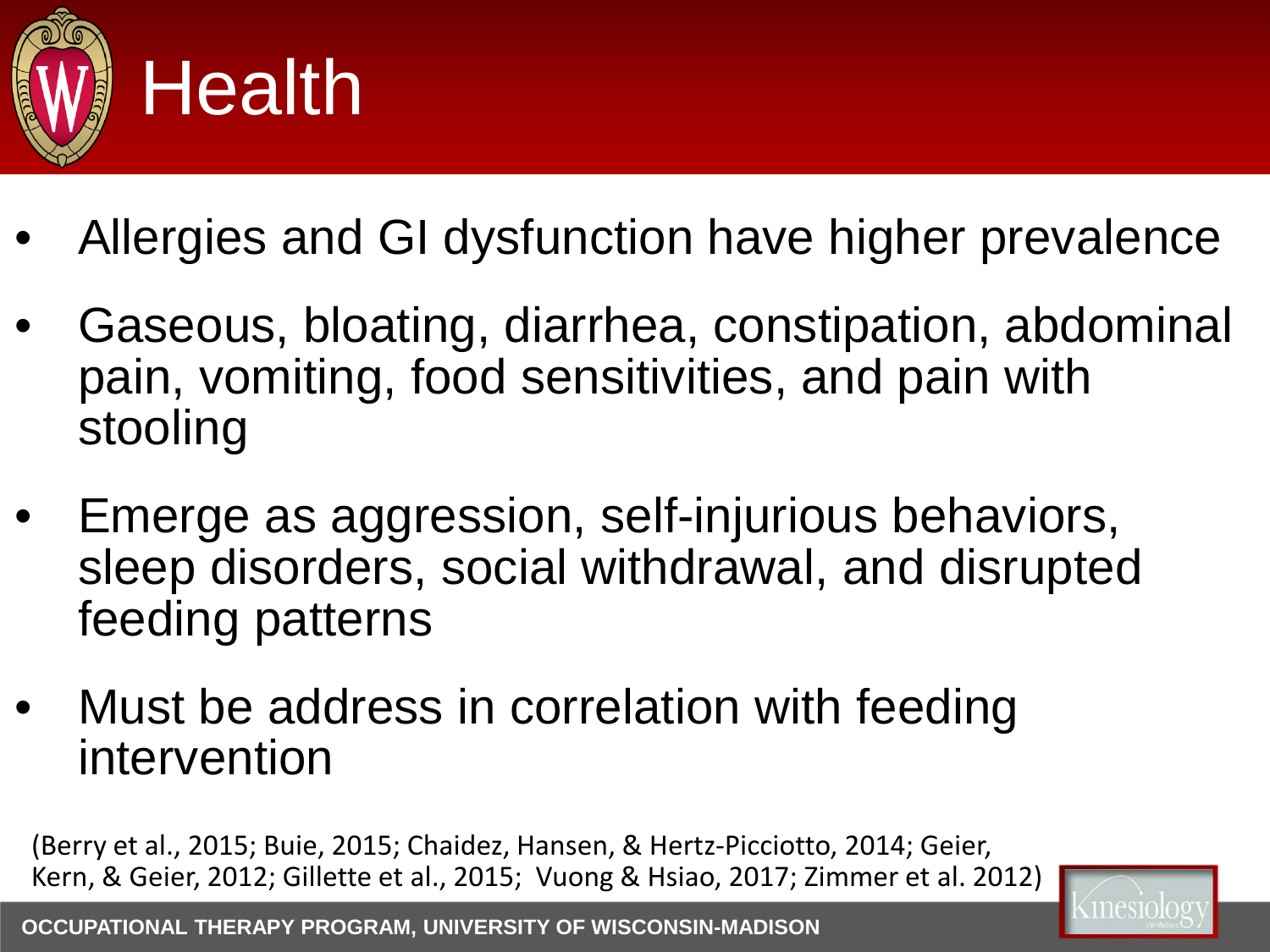

# Selective Diets and Nutrition

- Eliminate entire foods groups or excessive intake of snack or processed food
- More likely to have serious nutrient deficiencies
- Associated medical concerns such obesity, osteopenia, or constipation
- Mixed literature on growth.....(Green, Dissanayake, & Loesch, 2015; Hill, Zuckerman, & Fombonne, 2015; Hyman et al., 2012; Sharp et al, 2013)

(Bandini et al., 2010; Croen et al., 2015; Keown, Bothwell, & Jain, 2014; Ledford & Gast, 2006; Tang, Piazza, Dolezal, & Stein, 2011; Zimmer et al. 2012)

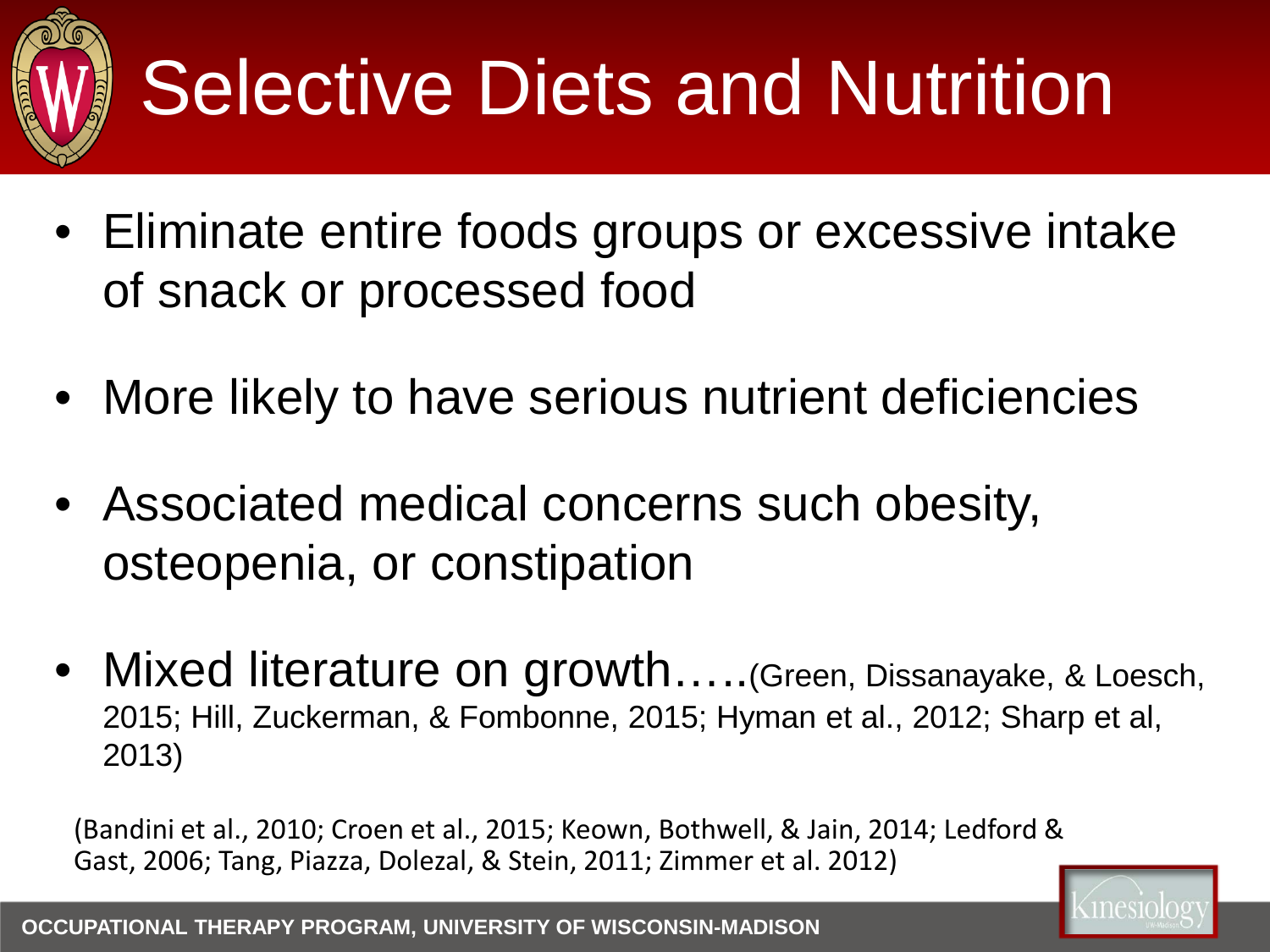

#### **Behavior**

- Behaviors are often a consequence of underlying challenge
- "Rules" about food, eating, and feeding process
- Tantrums, aggression, refusal to eat, unwillingness to sit at the table, throwing or spitting out food
- Interfere with consuming adequate nutrition and appropriate mealtime routines and interactions



(Williams & Seiverling, 2010; Nadon, et. al., 2011; Provost et. al., 2010; Zimmer et. al., 2012)

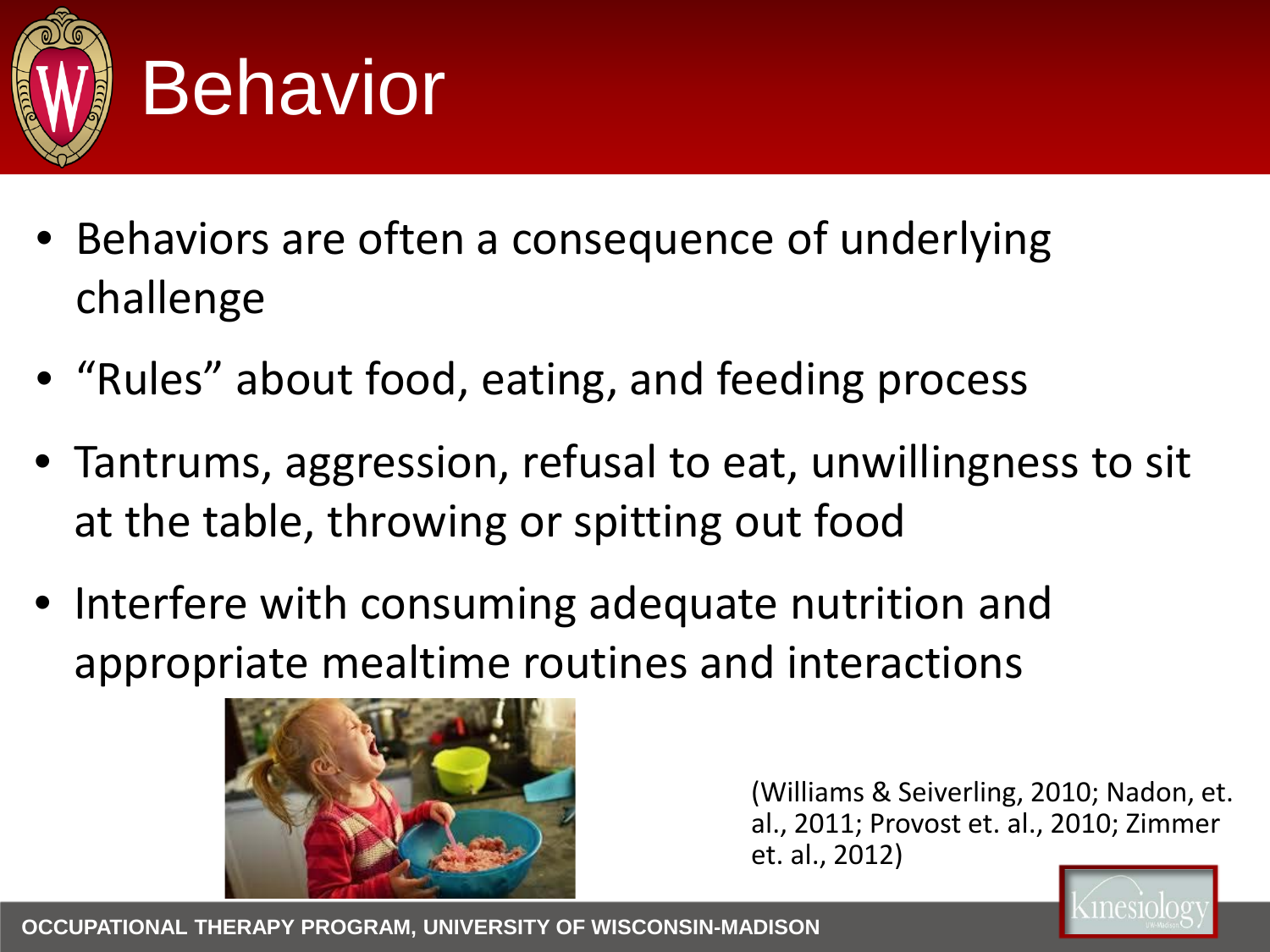

#### **Behavior**

#### Sensory-based, oral-motor, and GI concerns all are associated with greater behavioral challenges around eating (Berry et al., 2015; Chaidez et al., 2014; Hubbard et al., 2014; Mari-Bauset et al., 2013)





**OCCUPATIONAL THERAPY PROGRAM, UNIVERSITY OF WISCONSIN-MADISON**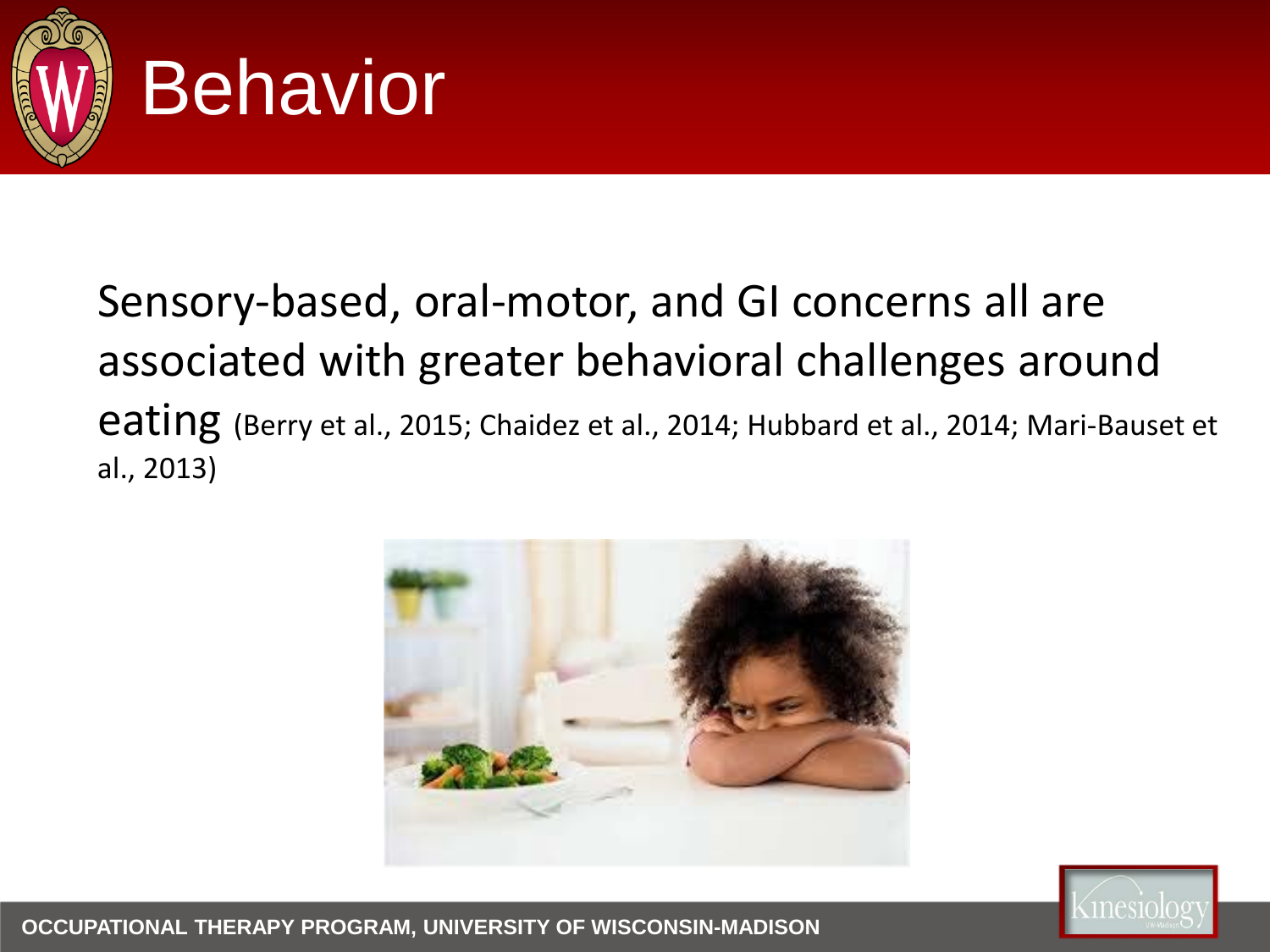

# Parent-Child Interactions

- Eating is embedded in the parent-child relationship
	- Provide food
	- Model eating behaviors
	- Regulating intake
	- Family and cultural values



- Stress for parents, child, and other family members
- In a study of family routines, 92% of study participants classified dinnertime as the most stressful part of their day, with one mother describing it as "hell on earth." (Marquenie, 2011, p.151)

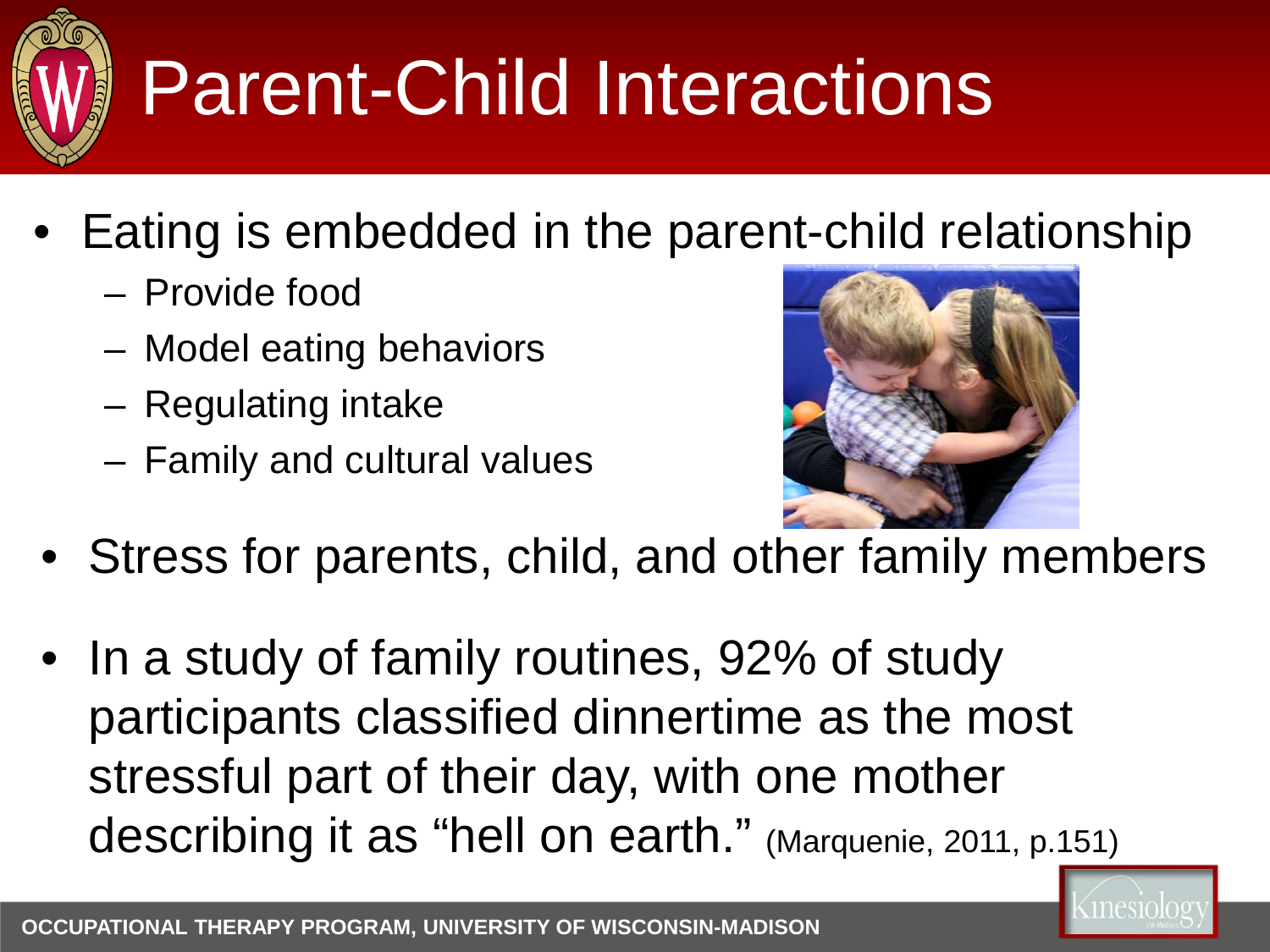

#### Mealtime

• Mealtimes are an important daily family routines and have been associated with language development, physical health, academic achievement, and socialization

(Gillman, 2009; Eisenberg, 2004; Larson, et. al., 2006; Stanek, 1990; Fiese, 2008)

- Mealtimes provide an opportunity for a daily structured routine for families often supporting larger family goals and communication (Fiese, 2006; Evans, 2008)
- Mealtime conversations for families with children with ASD included recalling the events of the day and planning future family events (DeGrace, 2007)



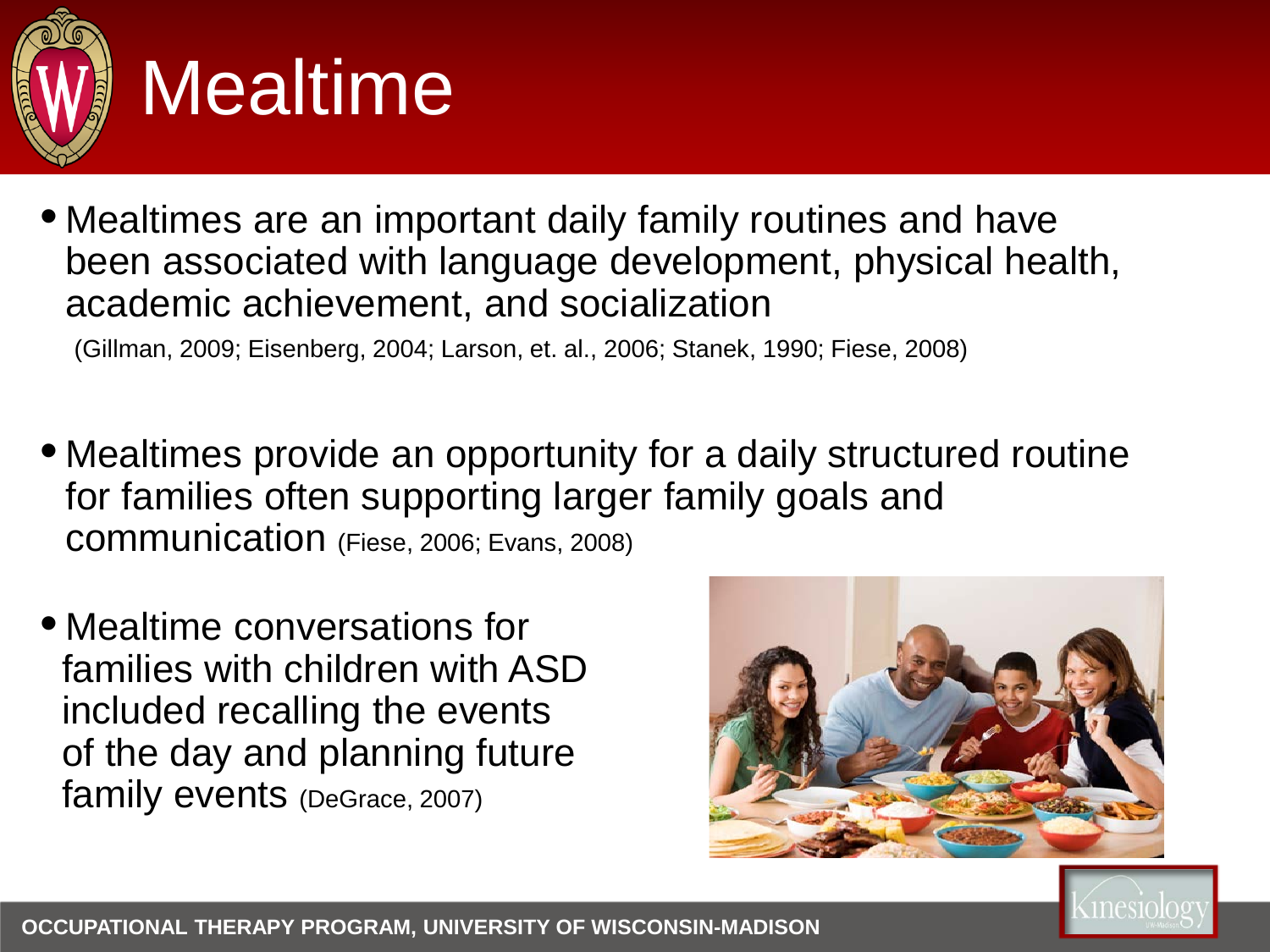

# Autism Spectrum Disorders, Feeding and Family Mealtime Project

#### **Overall Aims**

- Characterize feeding patterns, mealtime behaviors, and the severity of feeding disorders in children with autism spectrum disorder.
- Establish associations between the defined feeding characteristics and the child's growth, dietary status, and family and child outcomes.
- Understand the role parent-child interactions play in the feeding process.
- **Develop multi-faceted evaluation tools to more accurately assess feeding in children with ASD.**
- **Design and implement evidence-based family- center interventions to address feeding challenges for children with ASD**

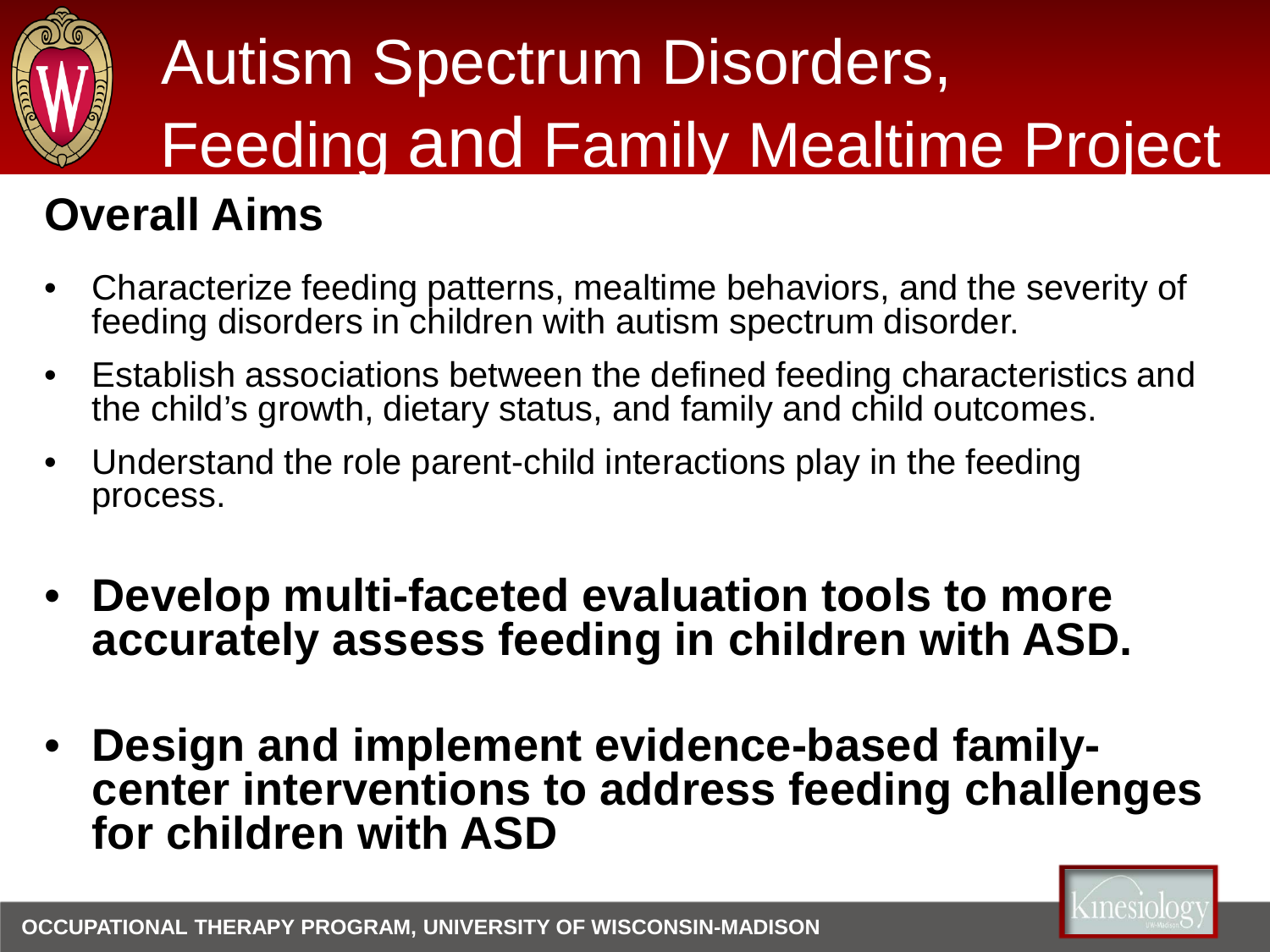## Feeding Assessment for Children with Autism Spectrum Disorder

- Online survey
- 406 caregivers of children age 2-12 years with ASD
- Recruit participants through Interactive Autism Network (IAN)
- Questions; Sensory: 13, Behavior: 17, Health: 11, Oral Motor: 10
- Additional questions clinical utility

Funding: Wisconsin Alumni Research Foundation/MSN 154607 and Virginia Horne Henry Fund

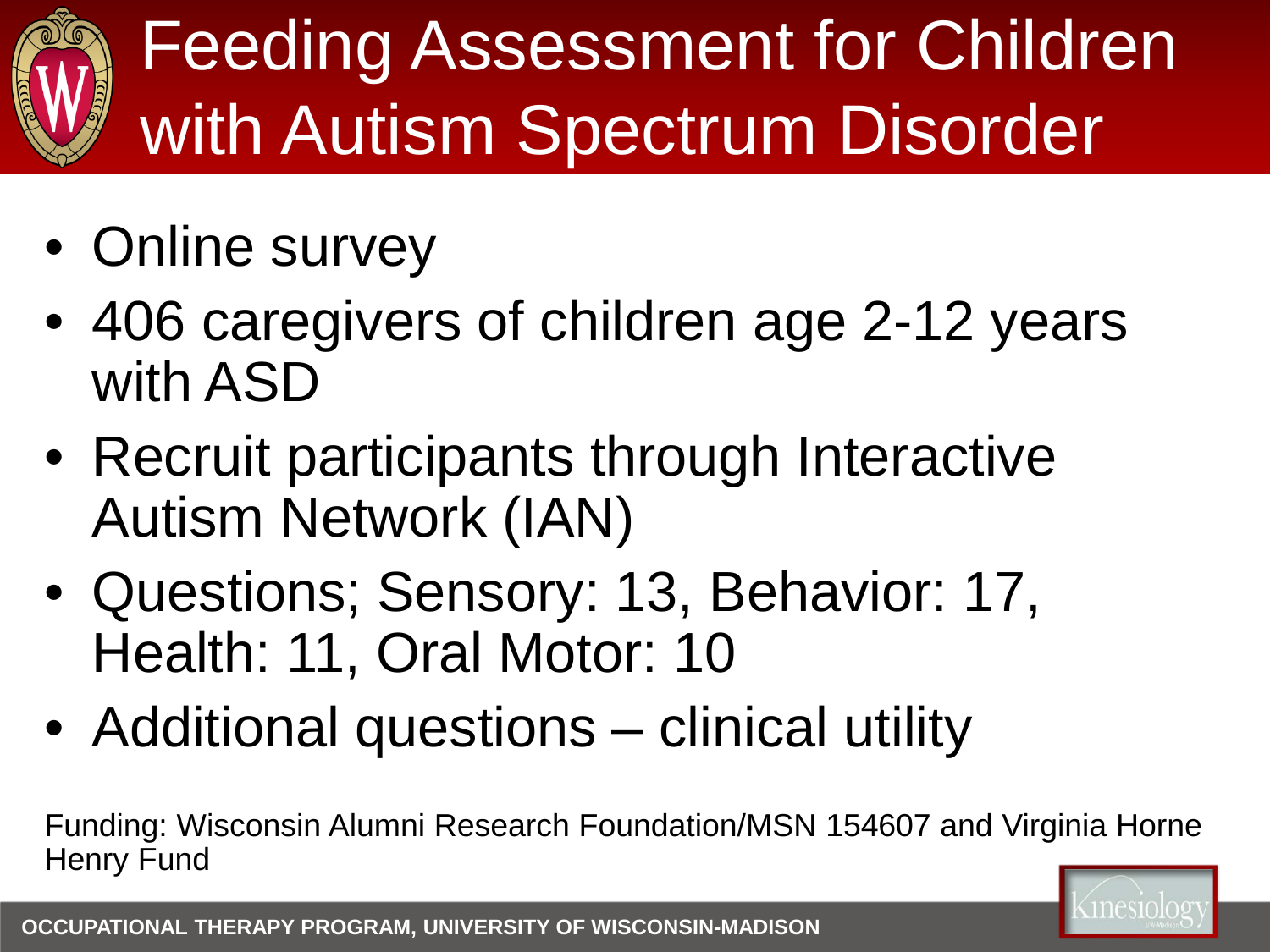## Feeding Assessment for Children with Autism Spectrum Disorder

- Good internal consistency (.87)
- Confirmatory Factor Analysis – Factor loadings were adequate and statistically

significant (p < .001) with all loadings >.22 and majority >.4

– Adequate model fit indices

| Statistic    | Values                 |
|--------------|------------------------|
| Chi-Square   | $(4829.04)$ 1218*      |
| <b>RMSEA</b> | $.086$ (.083 to 0.088) |
| <b>SRMR</b>  | .098                   |

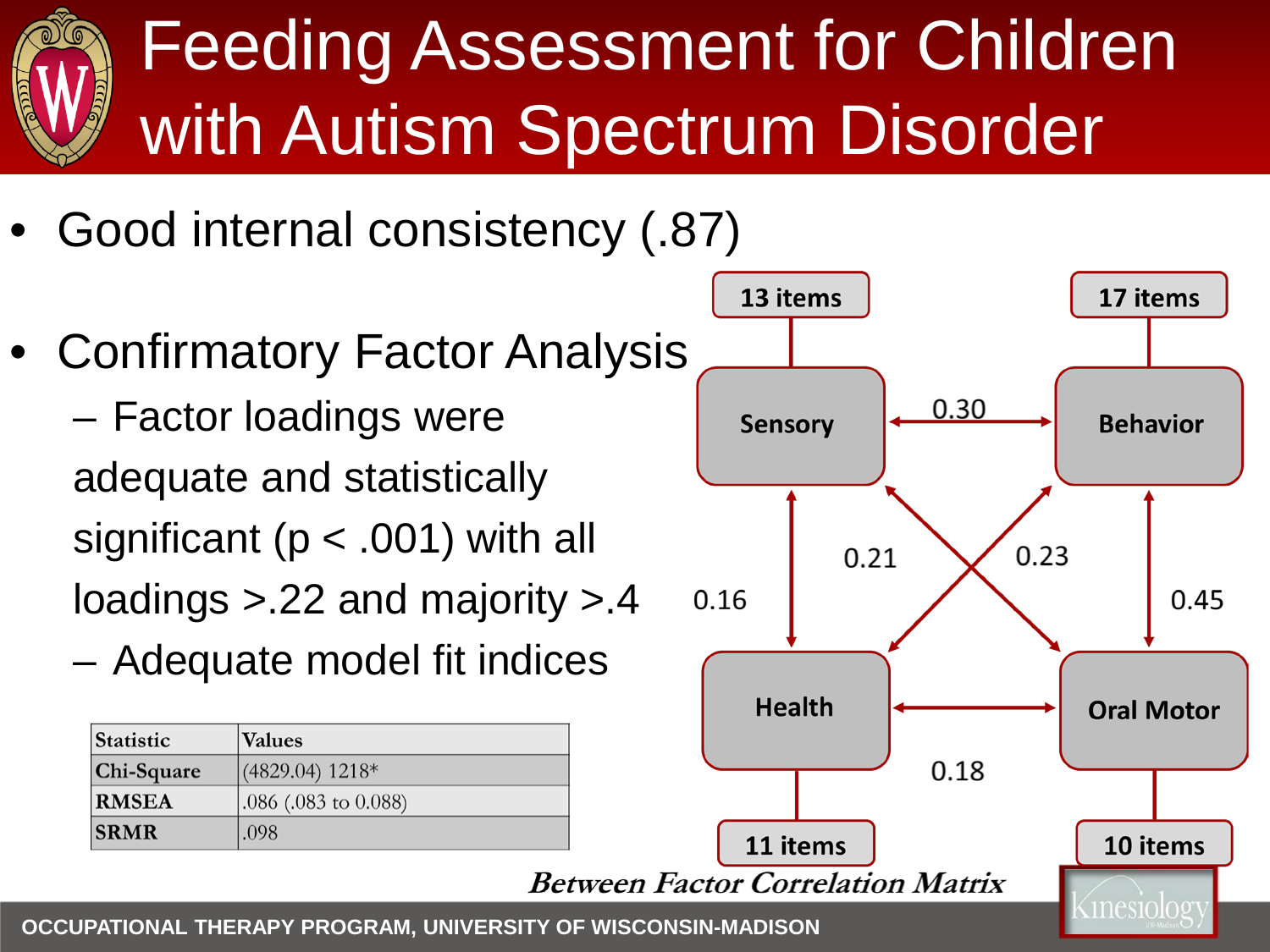

#### Parent-Mediated Intervention for Families with Children with Autism and Feeding Challenges



The project described was supported by the UW-Madison Clinical and Translational Science Award (CTSA) program, through the NIH National Center for Advancing Translational Sciences (NCATS), grant UL1TR000427 as well as the UW School of Medicine and Public Health's Wisconsin Partnership Program (WPP).



**OCCUPATIONAL THERAPY PROGRAM, UNIVERSITY OF WISCONSIN-MADISON**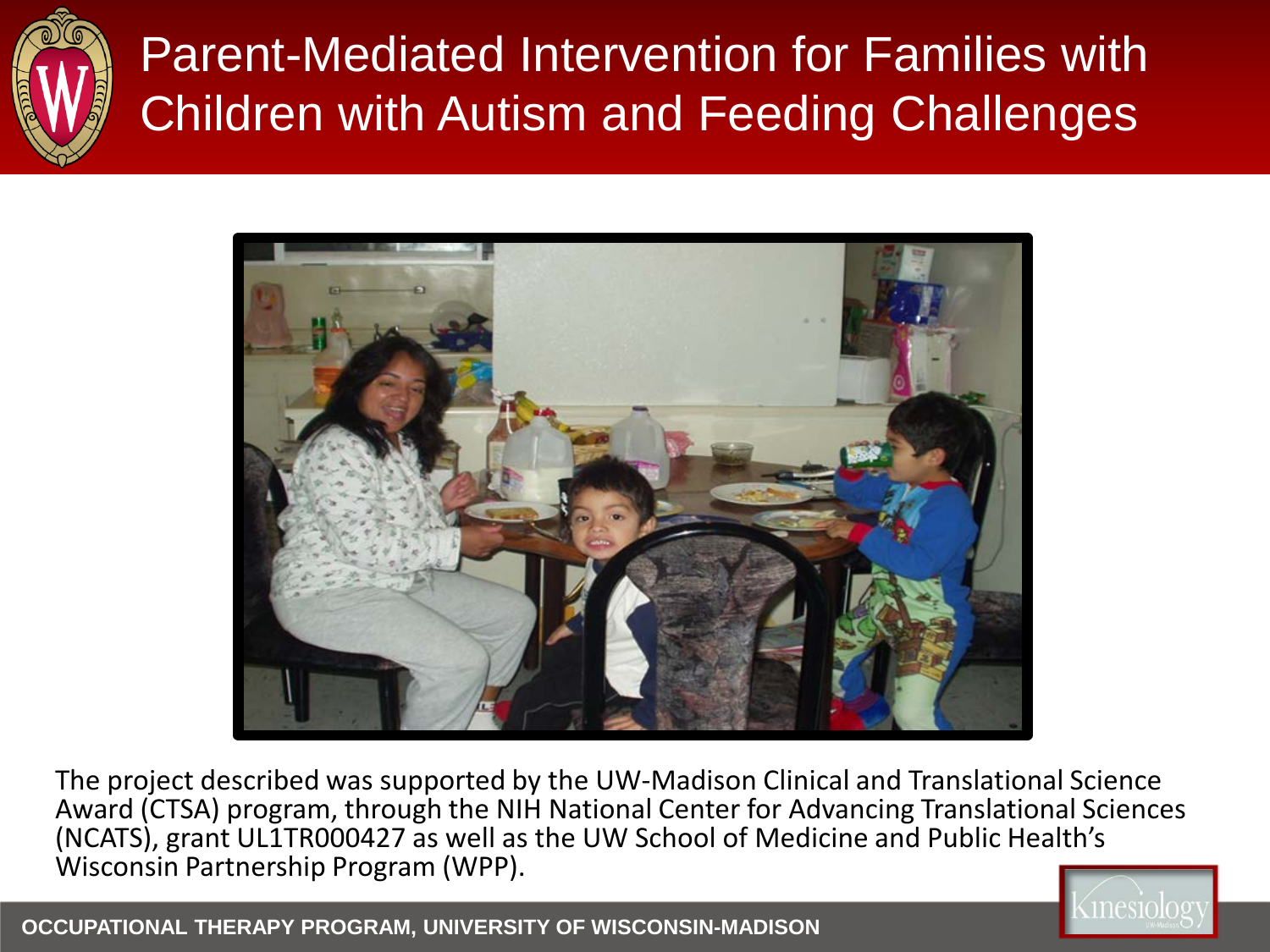

#### Stakeholder Engagement and **Collaboration**

- Parents
- Communication Innovations (interventionists)
- Autism Society of Wisconsin Intervention
	- »Content
	- »Frequency
	- »Facilitators
	- »Barriers

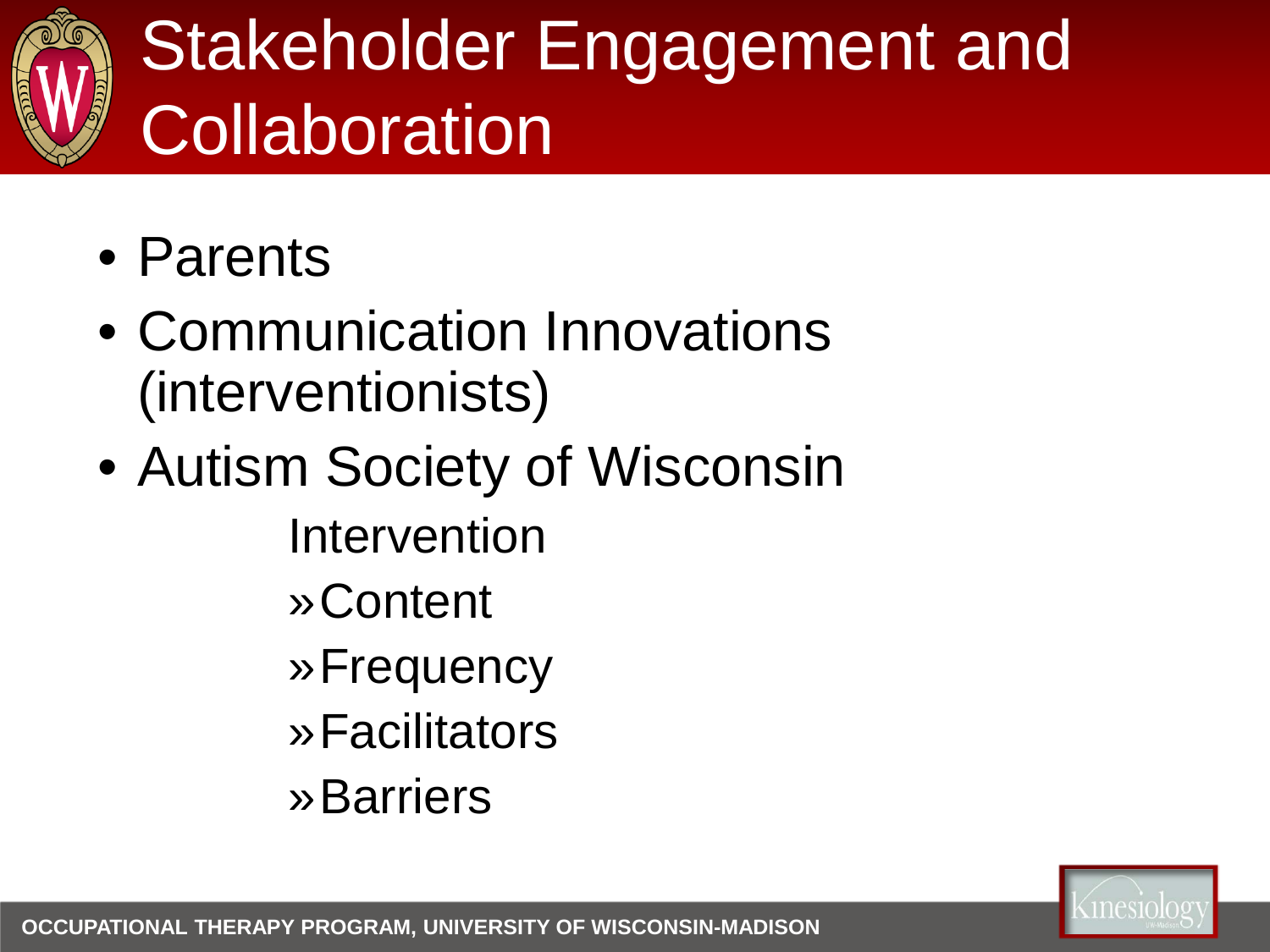

## **Participants**

- 15 families, 17 children with ASD
- Children have a diagnosis of ASD between the ages of 2 to 7 years at the initiation of the study
- Family reported feeding challenges-highly heterogeneous
- Able to participate in a six-month in-home intervention
- Exclusion criteria

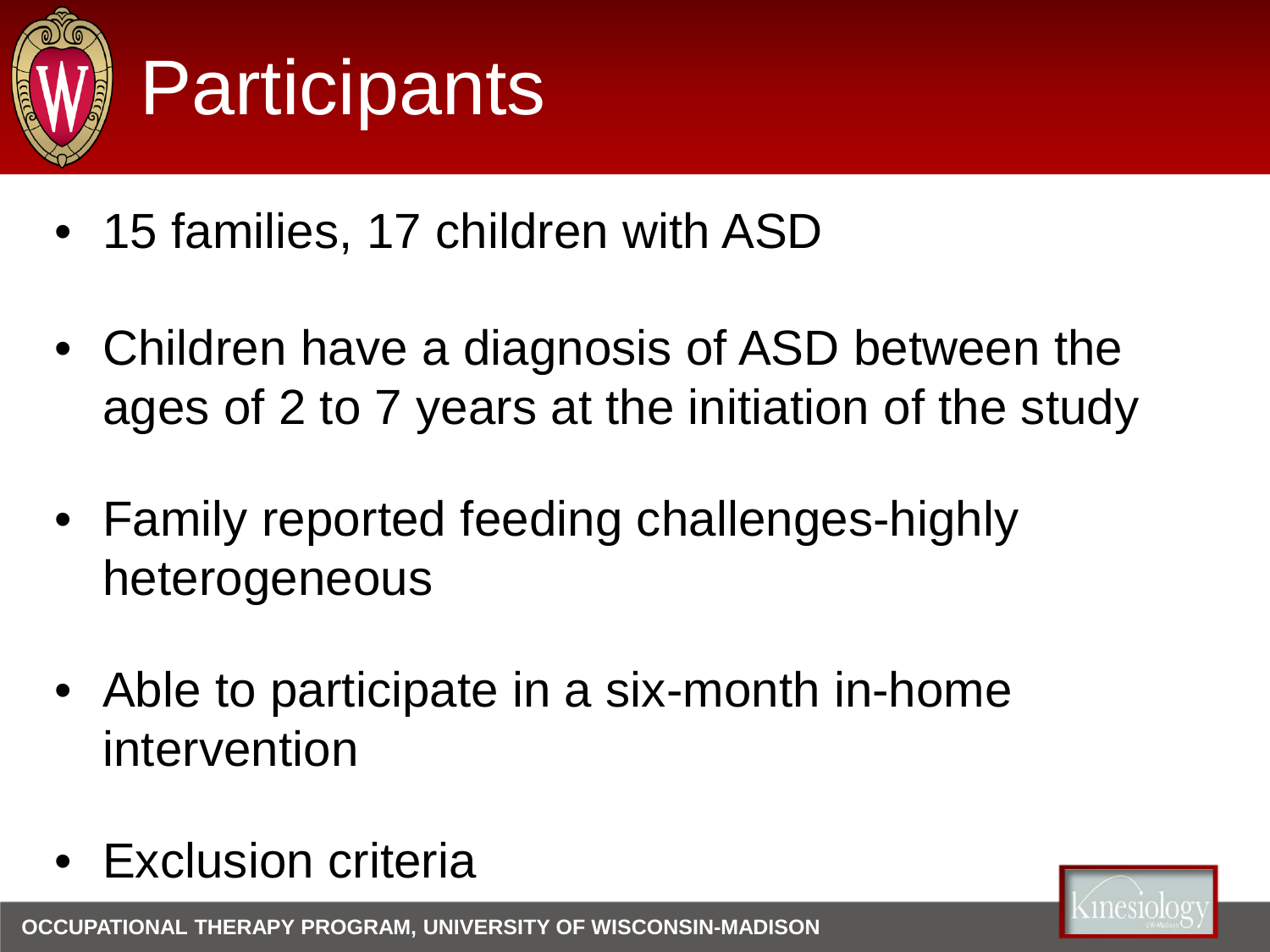

months 6 months

# Intervention Overview

- Intake Evaluation
	- –Parent Training Modules
	- –Direct Intervention in Collaboration with Parents
	- –Parent Coaching
- Post Evaluation

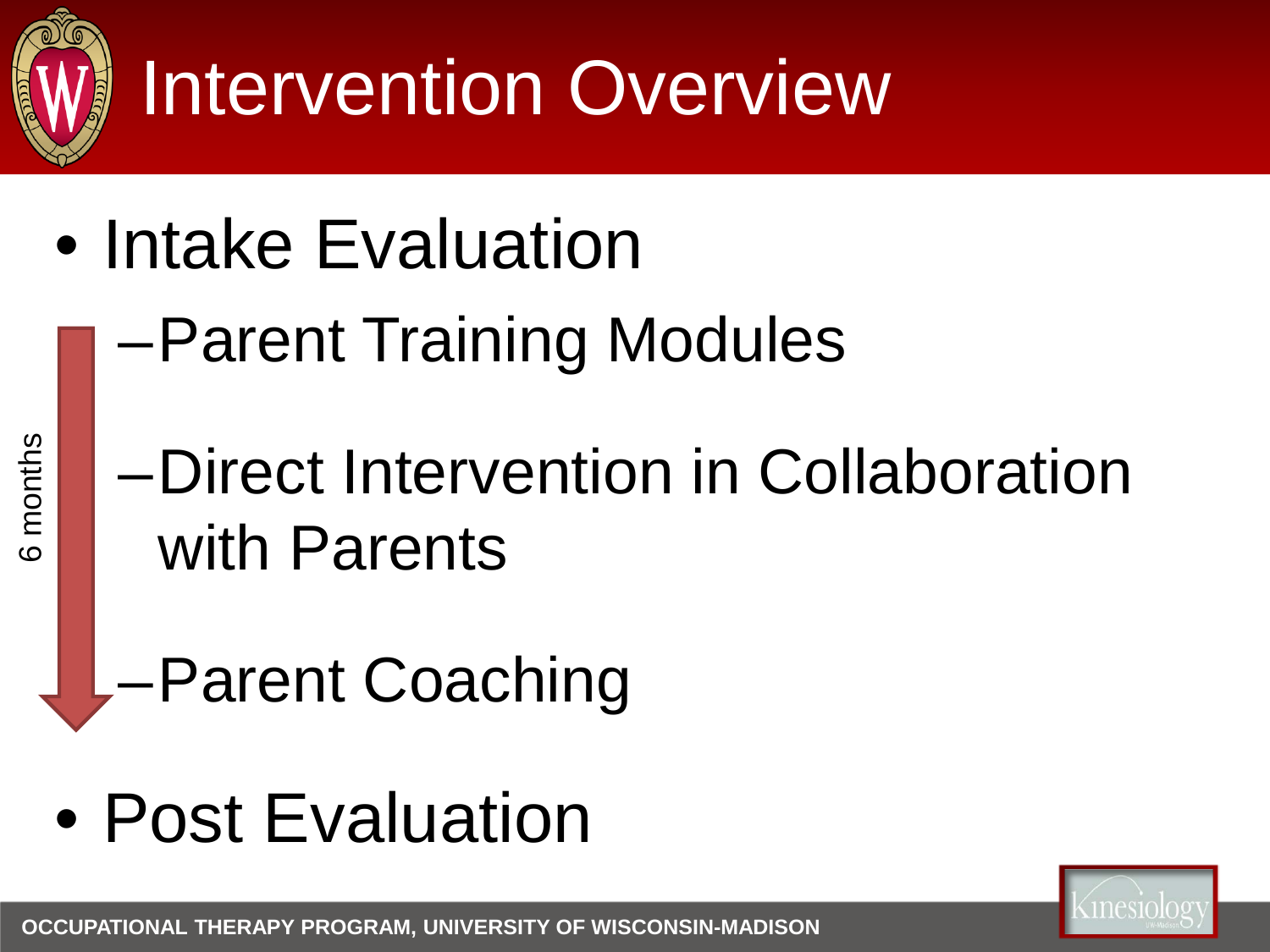

# Parent Training Modules

- 1:1 in the home
- Designed to address the multiple topics related to eating and mealtime
	- Goal Setting Goal Attainment Scaling
	- Mealtime Routines
	- Development of Eating and Feeding Skills
	- Behavior
	- Sensory Processing
	- Parent Child Interactions
	- Diet and Nutrition
	- Underlying Health Challenges

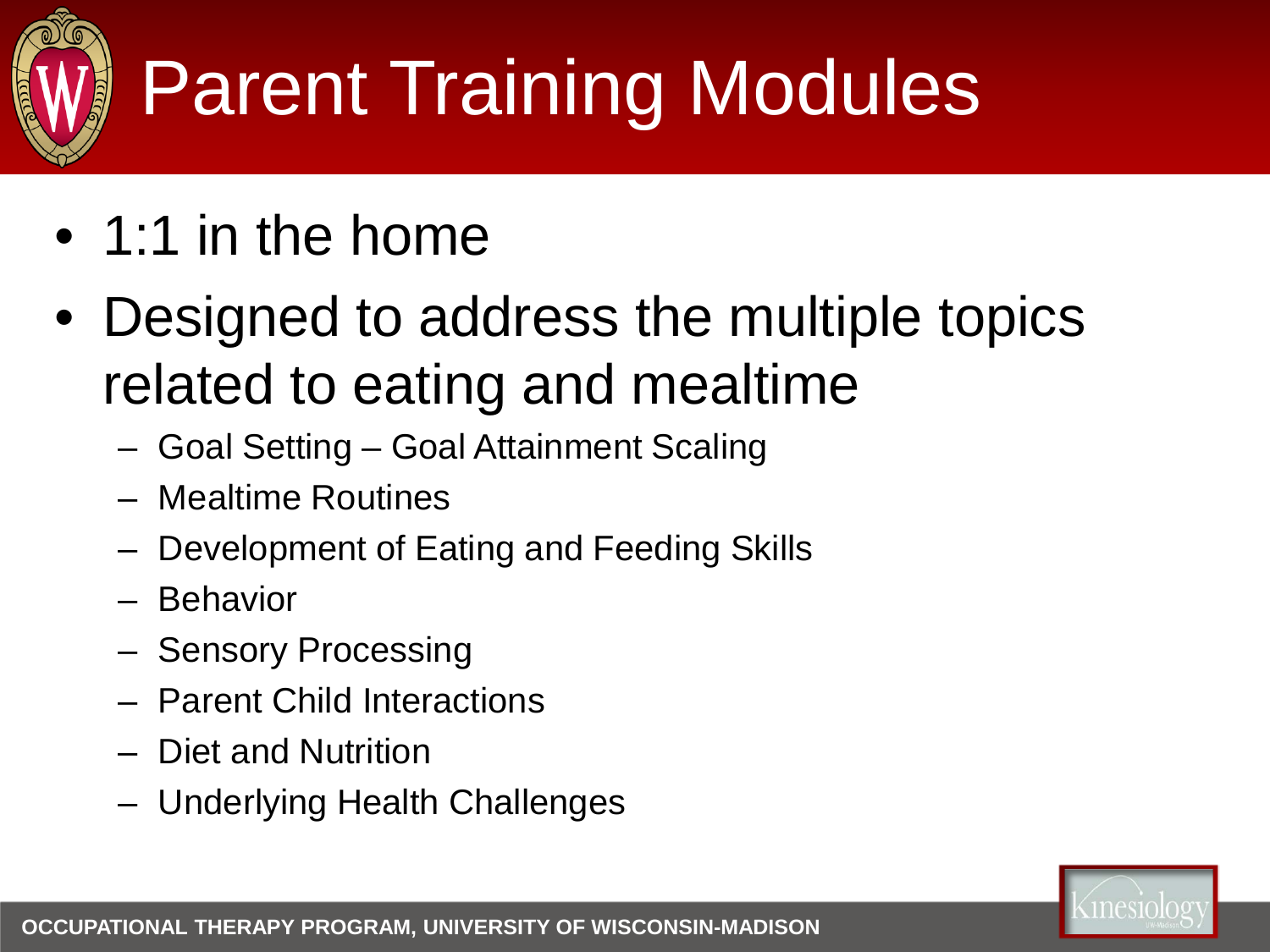

# Intervention and Coaching

- In-home
- Address collaborative goals
- Goal Attainment Scaling
- Involve family and caregiving team
- Integrate strategies into daily routines
- Sessions-variable depending on family and goals
	- Check-in
	- Warm-up activity (play, planning, food prep, etc)
	- Snack or meal
	- Wrap-up
- Parent Training-ongoing, separate, integrated

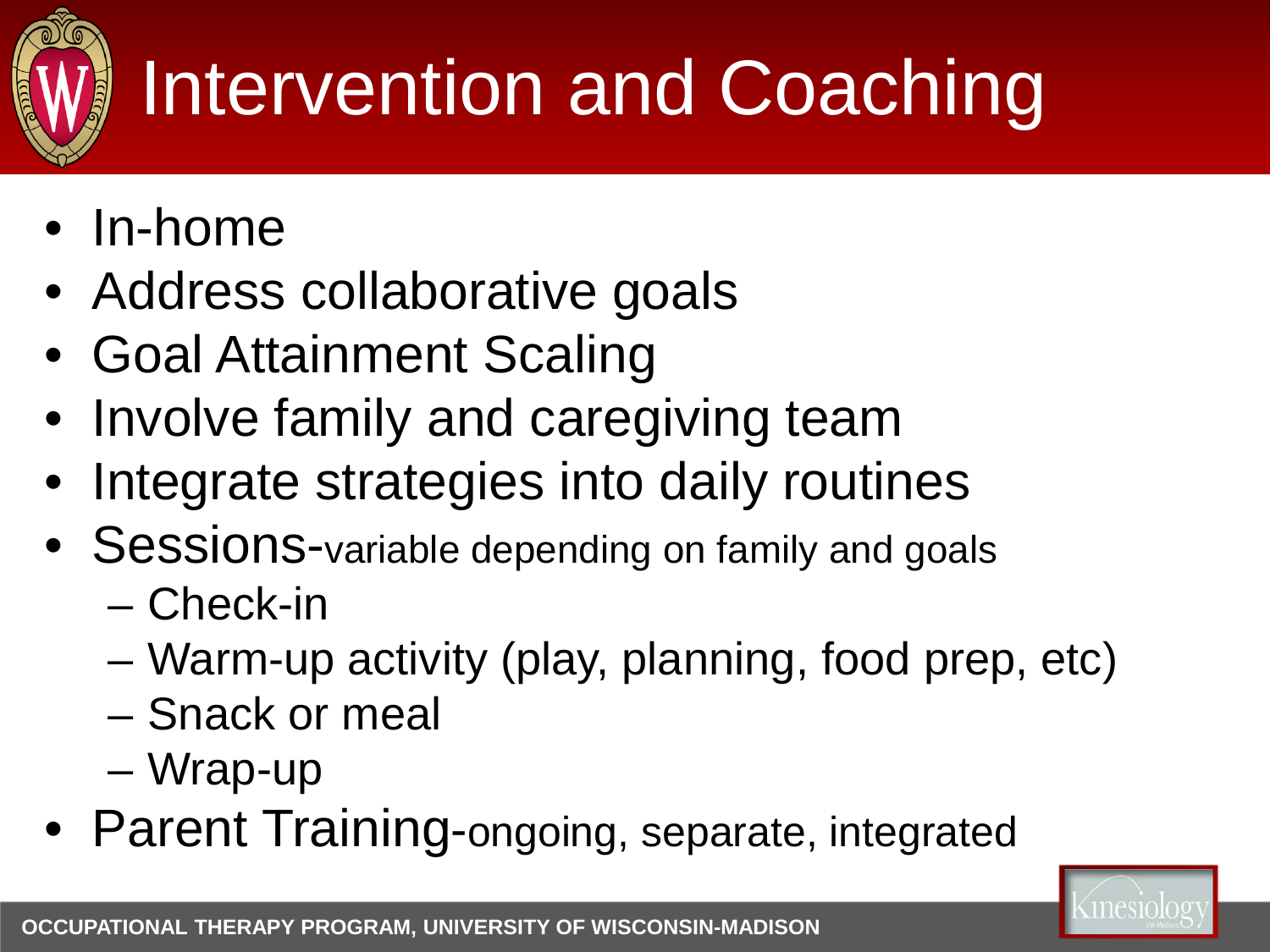

# Preliminary Results

- Three families completed
- All families met or exceeded >80% of collaborative goals



- Positive changes in family mealtime, self-help skills, decreased behaviors, increasing flexibility, and exploring (tasting) new foods (completed and midterm)
- Moderate success introducing developmentally appropriate sized portions into family meals

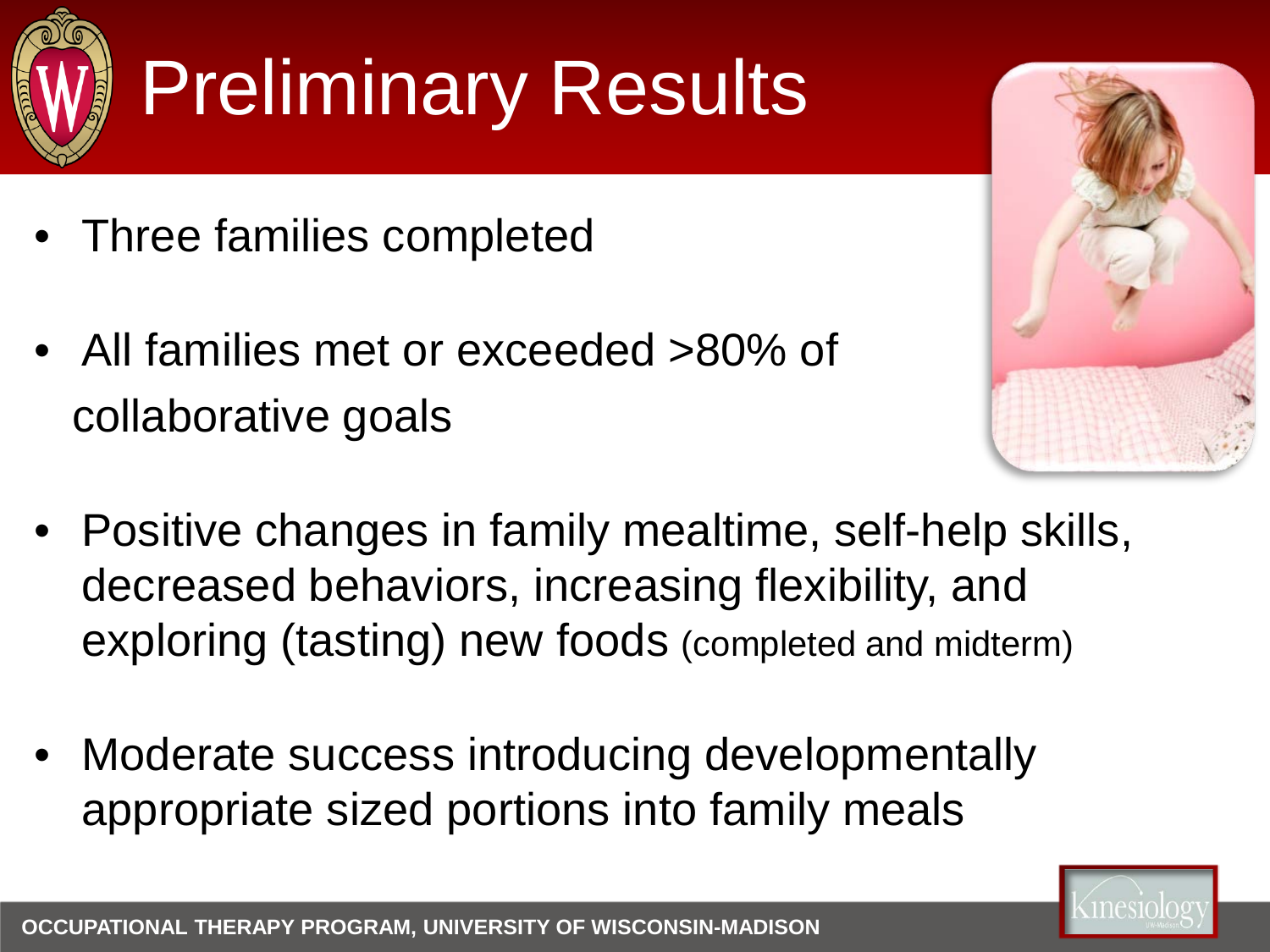

## Next Steps

- Complete remaining families
- Iterative process.....
- Other activities of daily living....
- Parent-Mediated Intervention for Families with Children with Autism and Feeding Challenges: Behavior and Physiological Outcomes

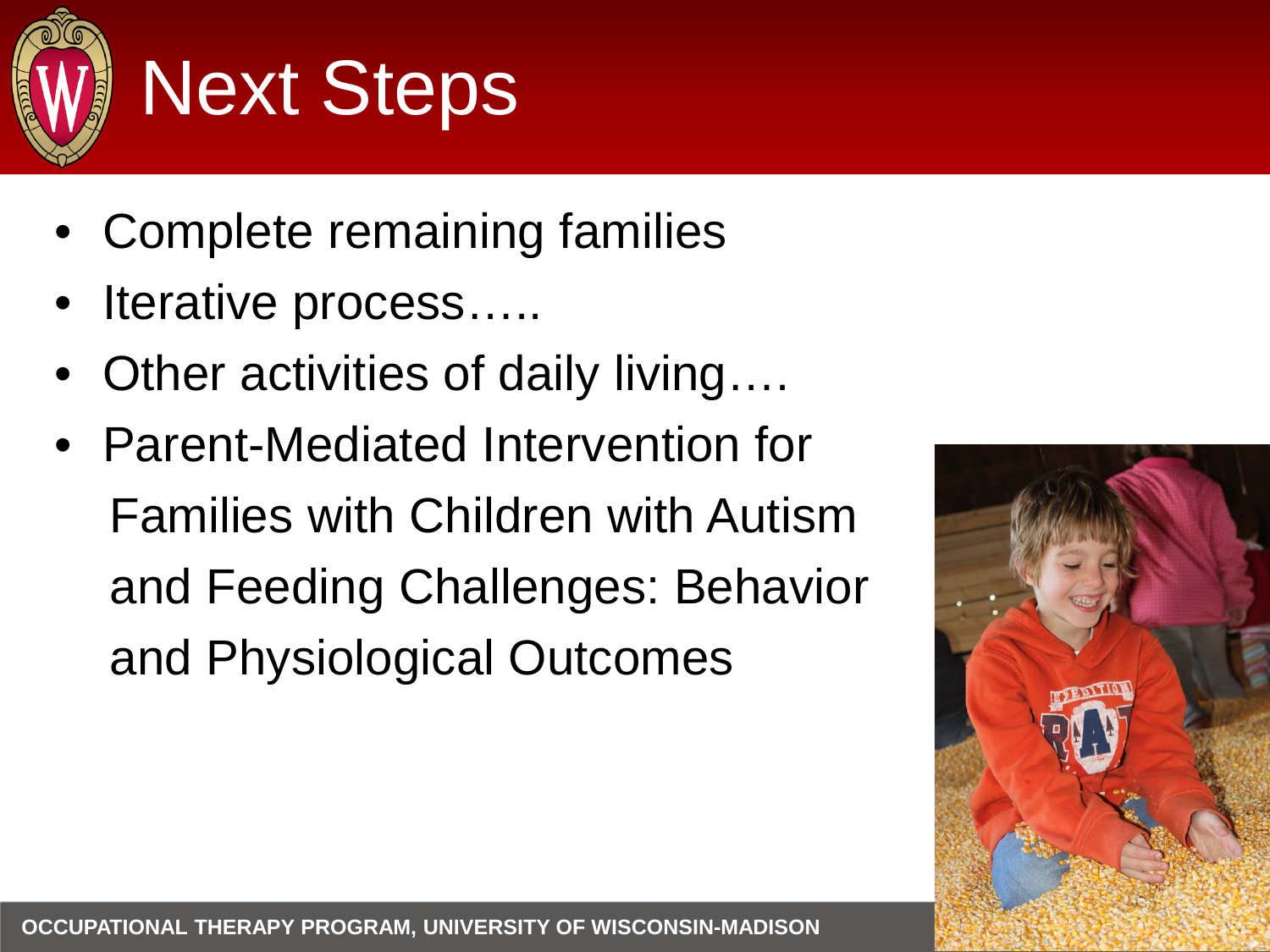

#### **Questions**

#### **Acknowledgements**

- Thank you to the families for participating in the research project and generously sharing their stories and mealtime practices.
- Collaborators, project assistants and numerous graduate students
- Funding: Wisconsin Alumni Research Foundation/MSN 154607 and Virginia Horne Henry Fund. UW-Madison Clinical and Translational Science Award (CTSA) program, through the NIH National Center for Advancing Translational Sciences (NCATS), grant UL1TR000427 as well as the UW School of Medicine and Public Health's Wisconsin Partnership Program (WPP).

#### **THANK YOU!**